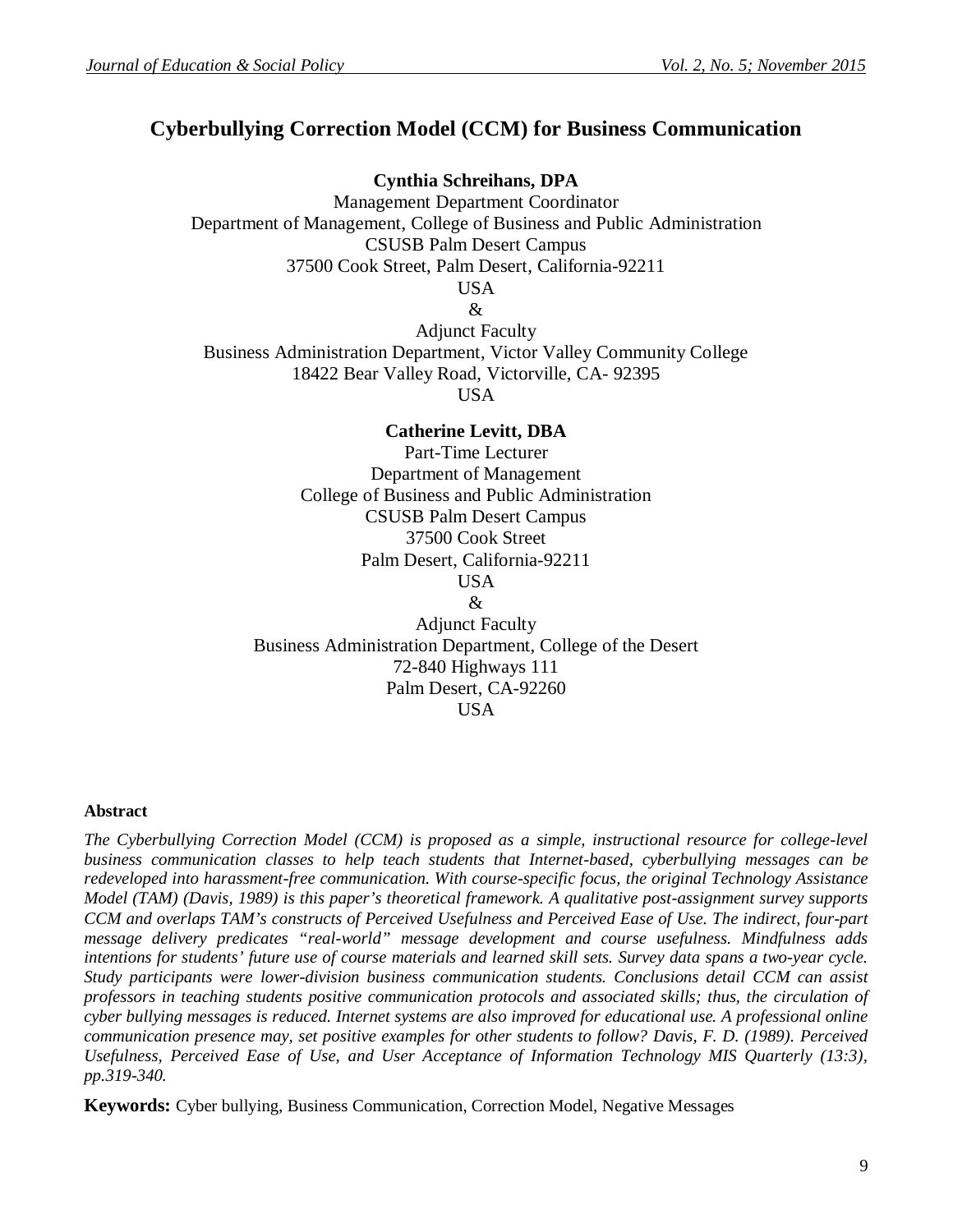# *1.0 Introduction*

The information highway continues to expand; constructive use of the Internet adds value to students' learning goals. Hence, pedagogy in higher education continues to embrace the use of communication technology. Students who abuse Internet-driven communication cause the system's value to flip from constructive to destructive. Academic value falters. An example would be the prominence of cyberbullying in higher education today (Hinduja & Patchin, 2009).

Negative messages are routinely posted to online platforms (academic or otherwise) which convey derogatory and demeaning content. Cyberbullying soils reputations and victims many times, develop psychological problems. At its extreme, cases of suicide have been prompted by cyberbullying (Topping & Coyne, 2013).

Internet-driven bullying is an evolutionary phenomenon; one which unjustifiably targets students and professors alike (Minor, Smith, & Brashen, 2013). Hinduja and Patchin (2010) convey, cyberbullying clearly heightens unstableness and hopelessness in students' minds. Professors experience loss of productivity and depression from the reviews of multiple cyberbullying comments. Spillover toxicity is well-document (Daniloff, 2009).

Cyberbullies hide behind computer screens and Internet accessible, electronic devices. Accomplished offenders are skilled at using computer systems to slander others (Hinduja & Patchin, 2010).Cyber bullying can include unwanted public sharing of information (true or false). Facebook, Twitter, etc., along with, e.g. personal websites, blogs, chatrooms, e-mail, newsgroups, text messaging, and so forth as popular outlets.

Over the years, significant effort has been exerted to eliminate cyberbullying in higher education. To date, cyberbullying knows no limits. Much of the published research on deterrents focus on identifying the behavior's prevalence (Olweus, 2014) and implementing academic conduct codes with a zero tolerance policy(Stover, 2006). That however, which seems to be a key deterrent, teaching students to understand the value of practices which include professional communication is thus far, underdeveloped in published literature. It's time to prompt change. Educators can play an important role in teaching cyberbullying prevention (Brown et. al., 2012). Cyberbullying should not rampant education (Minor, Smith & Brashen, 2013); it is antisocial; it is cruel; it is complex; and to date, it is without remedy. It remains part of higher education.

Within higher education, business communication classes can help define forms of cyberbullying and some of the solutions. Educators can teach their students proper negative message delivery. Few professors would disagree; academic environments are enhanced for all, when destructive student communication is minimized. The Internet is best used in educational environments to enhance learning byway of harassment-free exchange of information.

In the text that follows, this paper presents research assumptions, a review of the Technology Assistance Model (TAM) as a theoretical framework, along with, subject-focused constructs. Suggestions for course materials are provided. Study parameters surround the Cyberbullying Correction Model (CCM) and survey results are discussed with implications, limitations, and conclusions.

### **1.2 Research Assumptions**

Assumptions for this study's research rest under a couple back-to-basics concepts. The field of psychology suggests that intentions for future behavior are strong predictors of actual future behavior (Fishbein & Ajzen, 1975). Also, humans are active information processors and think about the relationship between their behavior and its consequences byway of cognitive processes and observational learning (Bandura, 1977). Students' attitudes after learning has occurred will determine their willingness to apply skills and knowledge within their "real-world" undertakings (Davis, 1993).

Study assumptions foresee that technology systems and communication practices have similarities. Like technology, communication skills taught in higher education prompt interaction and exchange of ideas, at times to help make willful decisions. Conversely, students can disregard the use of knowledge and skill obtainment (Bandura, 1993).

Literature on moral and cognitive development of undergraduate students foresees that exposure to perspective complexity is often not useful (Blanchard-Fields, 1989). Therefore, simple, basic constructs work best. Judgment and perspective increase a commitment to other's thoughts. Activities which expose students to peers' thoughts and experiences are invaluable to the growth process. Learning by writing and rewriting captures an ongoing experience to course content (Mills, 2001).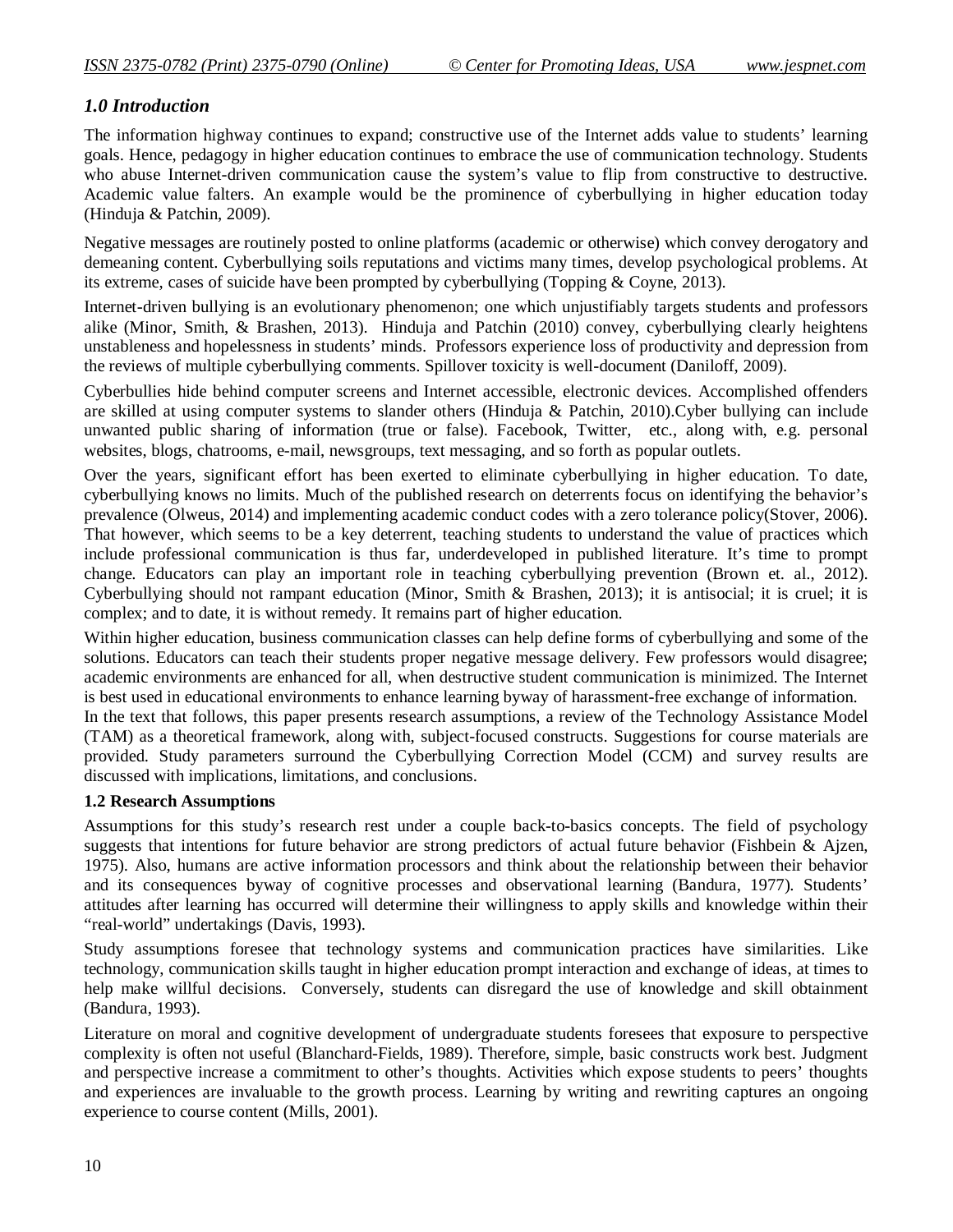### **1.3 Framework and Assumptions**

The Technology Assistance Model (TAM), "predicts the user acceptance of end-user applications by specifying causal relationships among belief and attitudinal constructs that subsequently influence usage behavior" (Hubona & Geitz, 1997). TAM is a remarkable resource that has been utilized for many types of technology related subjects and research projects.TAM citations are 700, plus (Bogozzi, 2007) and exponentially increasing.TAM has been revamped many times, yet the original model continues to be used in current research (2007). Researchers that have explored areas of student-technology usage in relationship to TAM are many and diverse. They range from learning support and student adoption of technology (Saade & Kira, 2009) to delivery of academic materials (Park, 2009), cultural differences within learning environments (Yoo& Huang, 2011), onward to mobile communication systems in classrooms (Tsai et al, 2011), and numerous topics in-between. Expansion of these diverse frameworks sees TAM can be applied to business communication and technology systems used for message delivery, perfectly.

Empirically validated, influential in use, TAM extends Ajzen and Fishbien's Theory of Reasoned Action (TRA).Fred Davis and Richard Bogozzi originally developed TAM. Its behavior-based elements assume that when someone forms an intention to act, they act freely without limitation (Davis &Bogozzi, 1989; Davis & Warshaw 1992). In addition, favor or disfavor toward a specific behavior describes an attitude and links the causal relationship between beliefs and behavior (Gordon, 1935). Acting freely without limitation is a behavior specifically applicable to the use of computer systems for improper negative message delivery (cyberbullying). Students establish their online behavior based on their attitudes and their beliefs.

TAM is traditionally used for explaining and predicting user acceptance of an information system. How that information system will be used is defined with two key variables, "Perceived Usefulness" along with, "Perceived Ease of Use." Perceived usefulness is clarified by Davis as "the degree to which a person believes that using a particular system would enhance his or her…performance," and he defined perceived ease of use as, "the degree to which a person believes that using a particular system would be free of effort" (Davis, 1989). The prediction views an information system acceptable in that, it can predict and identify the modification of tools brought into the system. The modifications of tools for this paper are external, because they are brought into the system by class materials and student learning outcomes. TAM also implies that constraints are present in "real-world" situations that can limit freedom and can restrict behavior (Lee et al., 2011). Therefore, this paper assumes an inverse relationship is present. If limited freedom can restrict behavior, full-freedom can enhance behavior; for example, modern day Internet systems allow communication freedom.

In section summary, the original TAM advocates the system has a direct effect on future system use (Davis, 1993).Students apply usefulness and ease of system use as a way to recognize communication freedom; but must realize, systems can harm others (with or without intent) if and when, communication is used improperly. Multiple studies support the use of TAM (Davis et al., 1989; Taylor and Todd, 1995). This study perceives TAM as a tool for business communication instruction and as a starting point to initiate the new, Cyberbullying Correction Model (CCM).

### **1.4 Model Constructs**

The Technology Acceptance Model (TAM), adopted from Davis, Bogozzi, and Warshaw (1989) is presented as Figure 1.TAM's definitions based on Venkatesh at. el (2003) are presented below:

- External Variables. Target Stimulus
- Perceived Usefulness. The degree to which an individual believes that using the system will help him or her attain gains in…performance.
- Perceived Ease of Use. The degree of ease associated with the system.
- Attitude toward Using. The individual's positive or negative feeling about performing the target behavior (e.g., using a system)
- Behavior Intention to Use. The degree to which a person has formulated conscious plans to perform or not perform some specified future behavior.
- Actual System Use. Behavior Response
- The perceived course-specific TAM and its variables follow:
- External Variables. The target stimulus of utility to convey a negative message.
- Perceived Usefulness. The student's belief in his or her ability to construct a negative message.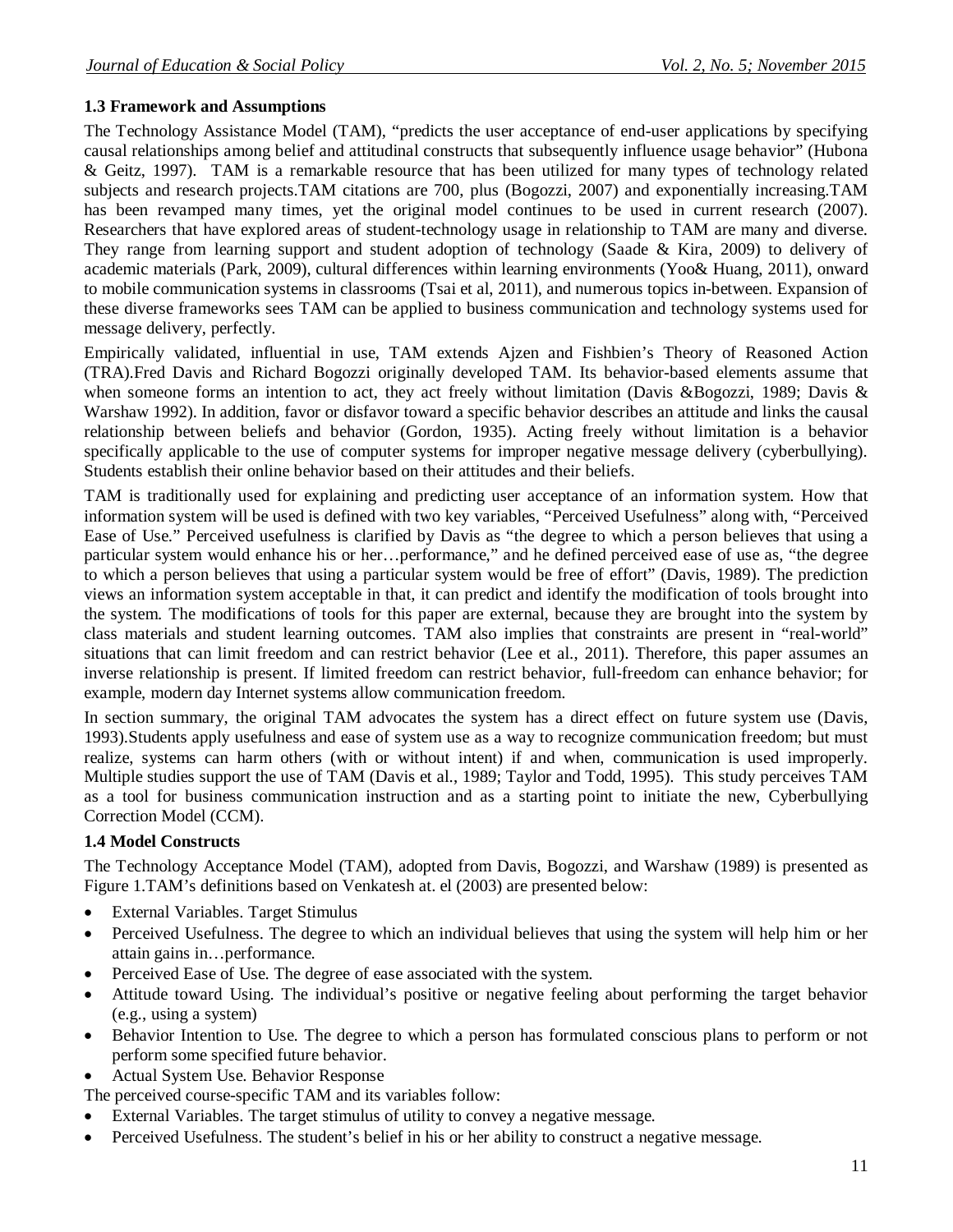- Perceived Ease of Use. The degree of ease with the system's message delivery.
- Attitude toward Using. The student's feelings about performing the target behavior.
- Behavior Intention to Use. The degree to which a student has formulated conscious plans to constructively convey future negative messages.
- Actual System Use. The student's behavior conveys a response of professional communication.

#### *2.0 Classroom Activities*

The stage is easily set. Today's students are experts at using communication systems for message delivery. Cyberbullying is a well-known social problem which is familiar to all students. The problem overflows into academia. Additionally, everyone encounters a situation where he or she needs/wants to convey a negative message. Therefore, negative message construction and cyberbullying are perfect communication topics. Usefulness of course materials is established by way of "real-world" applicable concepts. At lecture's start, it's an option to use and illustrate TAM's construct's (original, course-specific, or both).With or without review of TAM, the avoidance of adversarial consequences with negative message construction is a topic essential (Newman & Ober, 2013).

Classroom discussion can continue with five themes; (1) The reasons educated individuals need good communicate skills, (2) The importance of professional, responsible communication, (3) The destructive nature of cyberbullying, (4)The legal consequences of libel, and (5) The importance of building positive business relationships. Samples of cyberbullying messages are presented to students for review and revision. Message samples are ample on the Internet and easy to obtain byway of news clips and social networks. Now and again, motivated and/or previously cyberbullied students will volunteer to share their own messages. Sample content prompts engaged classroom discussions.

Goodwill should be maximized; badwill should be minimized. Messages are to be audience and topic appropriate. Standards implement many professional writing principles: tone, syntax, structure, audience analysis, and audience reaction. Most important is an emphasis on reader sensitivity (Newman & Ober, 2013). The direct and the indirect approach are negative message delivery standards detailed in almost all business communication textbooks.The direct approach is used when the communicator needs to get a point across quickly, and the news is not serious enough to cause harm (2013). Since cyberbullying causes harm, the indirect approach consumes most of the classroom attention. The indirect pattern is described in a four-part process; (1) Context or Buffer, (2) Explanation of Details, (3) Negative Message and, (4) Goodwill. (Oliu, Brusaw, &Alred, 2012)

Helping students toproduce a professional message and take others feelings into consideration while doing so,requires attention to elements such as: the system, the delivery channel, and the word choices. Once all elements are discussed, the reconstruction/revision of the cyberbullying samples can be completed.

#### **2.1 Cyberbullying Correction Model (CCM)**

After the previously stated lecture content and classroom revision activates are finished, the Cyberbullying Correction Model (CCM) should beintroduced. The model advocates future Usefulness and Ease of Use by discernment recognition of students' attitudes. CCM proposes a resource for positive communication with negative message development; thus, continued use of course materials and skills sets learned will be precedence. The CCM is presented in Figure 2. This model's constructs definitions are reviewed below. For research ease, referenced constructs are labeled as "Considerations" (1-7):

- (C-1) External Variables. The target stimulus of utility to convey a negative message.
- (C-2) Message Delivery Usefulness. The student's belief in his or her ability to construct a negative message.
- (C-3) Ease of System Use. The degree of ease with the system's message delivery.
- (C-4) Professional Communication Attitude. The student's attitude about professionally performing the target behavior.
- (C-5) Behavior, Four-Part Message Development. The degree to which the student has mastered the indirect message pattern.
- (C-6) Harassment-free System Communication. The negative message is constructed in a harassment-free manner.
- (C-7) Positive, Professional System Presence. The writer's response displays a positive, professional online presence.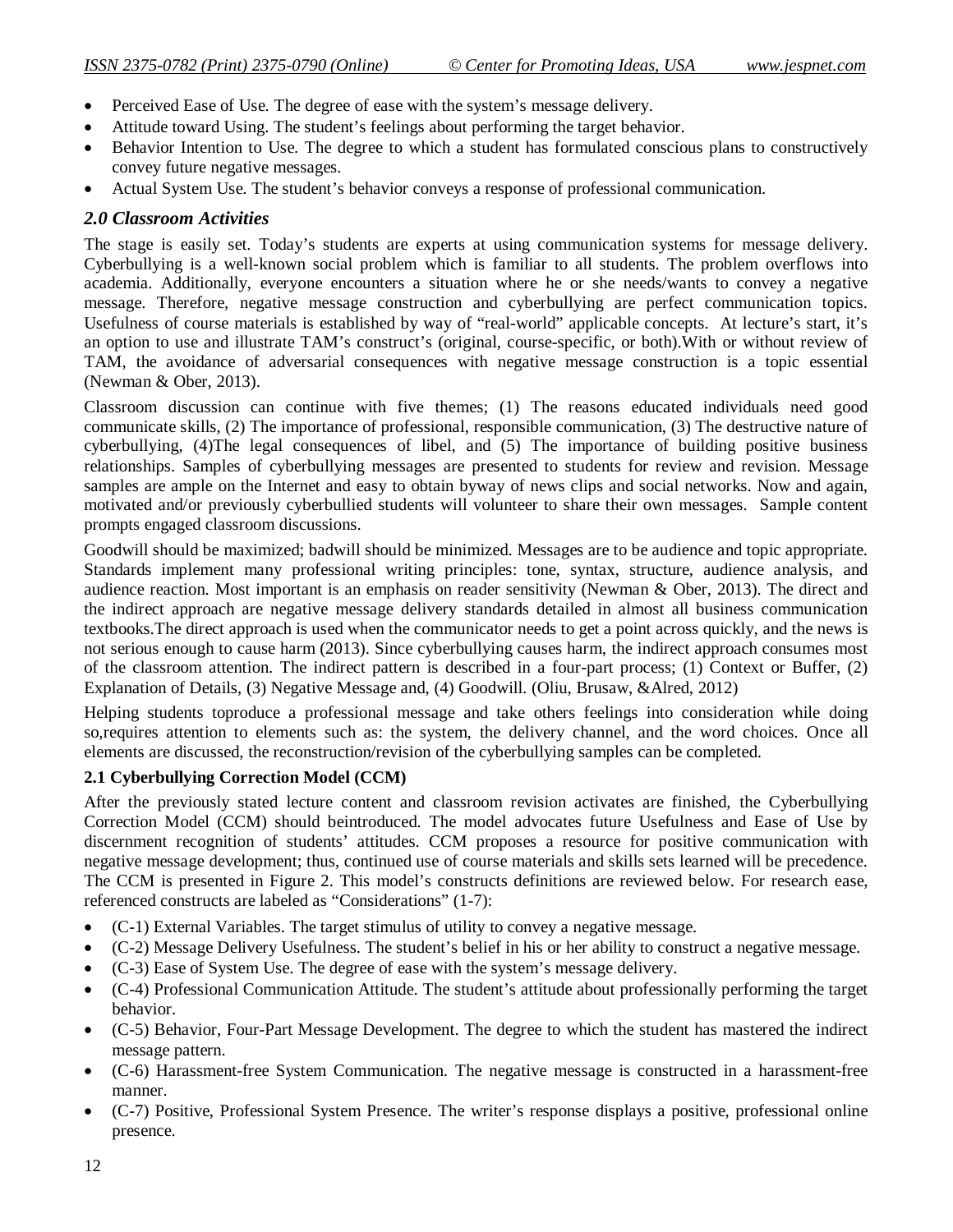Blending model determinates equals perceived usefulness of course materials along with, ease of use with improvement to "real-world" communication problems (result demonstrability) (Venkatesh et. al. 2003).

### *3.0 Data Findings*

Study assumptions previously reviewed detail technology use should be a means for a constructive communication platform.

Aspects of the TAM (1989) are used to examine students' attitudes and beliefs in association to course materials (Usefulness and Ease of Skill Use)in conjunction with, the determinants outlined on the Cyberbullying Correction Model (CCM). Harassment-free messages which display a positive, professional online presence result. Due to teaching assignments, the sample population was selected by convenience. Data for this study came from a post assignment survey administered to all students enrolled in an online, undergraduate business communication class, for two years consecutively (August of 2013 to June of 2015). Survey data was collected during Week 11 of the 16 Week class semester. The sample population consisted of students from Victor Valley Community College (VVC) in the State of California.

To ensure privacy of the instrument and responses, Blackboard, a commonly used educational platform within higher education, housed the survey. All students had access to the Blackboard platform. Measurements used correlate with CCM's considerations (see Figure 2 and Table 1).Survey completion provided points toward the final grade totals; in accordance, 87 percent of enrolled students were enticed and completed the survey for a total of 74 students (24 males and 51 females). Gender represented Question 1 and was scored on a nominal scale (1=M, 2=F). Demographics for the campus as a whole state 57 percent of the campus is female and 43 percent is male (Chancellor's, 2014). Data for this study did not represent the campus demographics as 34 percent of the students were male and 69 percent of the students were female. It is not known why the difference in gender ratios occurred?

Student ages ranged from 18-55 with 72 percent being between the ages of and 22 and 34 (Question 2) scored with an open ended response. The average age of the student was 29.Age did follow the demographics for the campus as a whole. At the college, this communication class is a business elective. Reasons students selected the course is not study specific. Proper message development as a means to decrease cyberbullying is a goal along with, the development of a usable pedagogical framework. The required completion of course assignments (survey) is the independent study variable. The dependent variables are in the form of survey questions that examine the validity of the Perceived Usefulness and Ease of Use in addition to the CCM considerations (1- 7).With the exception of Question 1and Question 2, survey items were coded to reflect positive, neutral, and negative responses on a 5 point Likert Scale; (1) Strongly Agree, (2) Agree, (3) Neither Agree nor Disagree (4), Disagree and, (5) Strongly Disagree. Figure 3 provides the primary research instrument and its results for Questions 3-7, Considerations 1-7.

#### **3.1 Pearson Moment Correlations**

There were significant correlations between the need to communicate negative messages and the importance of positive online communication. The findings for this correlation were determined by using a Pearson Moment Correlation between survey questions3 and 4. The correlations were significant at level .05 (2-tailed) for Questions 3 and 4 both equaling .429.Running another Pearson Moment Correlation using Questions 5, 6and 7 revealed many positive outcomes. All questions in the string were established to hold significance at the .01 level (2-tailed) with results at or in-between .473to.883. These correlations reinforce those students who took this class improved their communication skills and would continue to use constructive practices for future delivery of online negative messages. As demonstrated by this study's data, support for the Cyberbullying Correction Model (CCM) is robust. The basic concepts associated with the Technology Acceptance Model (TAM) provide a baseline for construct determination. Students who can perceive usefulness and ease of use are more apt to implement course materials and obtained skills sets into the future. Learning satisfaction seemed to be achieved by pragmatism. Students have moved from writing harsh online comments that cause harm to others, to successfully conveying negative messages with professionalism, free from cyber-harassment.

Due to this study, this course's material and the CCM model can be applied with future business communication students. Online environments will be improved by students who properly deliver negative messages; which will in turn, help curb cyberbullying in higher education. Processes explored leave an open invitation for other instructors to try.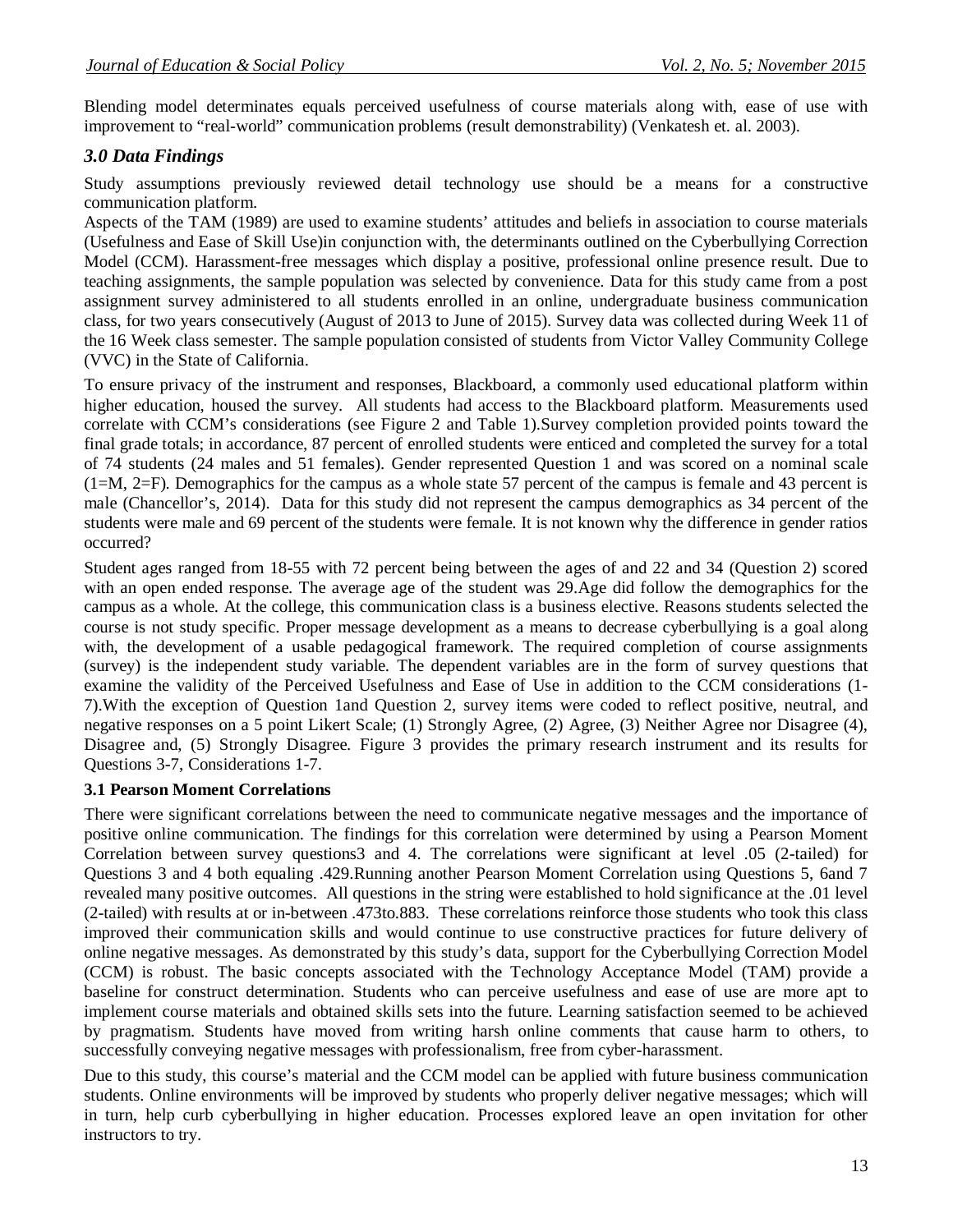#### **3.2Continued Research and Limitations**

This study is a start; it's not a cure-all. Business communication classes offer content which can teach students about message delivery techniques to curb cyberbullying in higher education. The study's results prompted an anticipated follow-up project with junior and senior business communication students at a state university. Itis apparent further research on the topic would be beneficial; however, additional questions need to be probed:

- Would other instructors teaching the same or similar courses obtain different study results?
- Are significant differences present between lower-division community college students and upper-division university students?
- How many of the surveyed business communication students have been victims and/or perpetrators of cyberbullying?
- Would being a victim and/or perpetrator of cyberbullying create an increased or decreased attitude toward harassment-free communication?
- If cyberbullying wasn't addressed in lecture material, would students still use a four-part message delivery on Internet systems?
- Would the results of this study differ from college-to-college, student population-to-student population?

The course materials taught were at the discretion of one instructor with sixteen years of continual business communication instruction. In no way does this content attempt to answer or offer advice on all course materials that address negative message delivery and/or cyberbullying. It is not known if other assignments or classroom formats would create the same results? Other instructors could formulate effective instructional processes outside of this paper's themes.

It should also be noted that the initial TAM model was empirically validated but that it has been explained to use only a fraction of variance outcome (Mcfarland & Hamilton, 2006). The legacy of this model has been proposed for a paradigm shift (Bogozzi, 2007) and model revisions currently continue.

Little research is available to help instructors teach communication protocols that will curb cyberbullying practices; however, studies on cyberbullying also explore students' emotional and mental disorders and amendments to educational codes and federal legislation (Topping & Conye, 2013). This study did not examine mental health, educational codes, or lawful revision.

To thoroughly examine the outcomes of this model, students must be repeatedly surveyed during future semesters to increase the amount of data available and its interpretation. Statistical interpretations, frequencies and correlations were strong. It may be possible that the professor's review of the student surveys could have slanted the results and made participants reluctant to respond honestly. However, the reverse may also hold true?

### *4.0 Concluding Comments*

As applicable to research, "A large journey starts one step at a time." Teaching cyberbullying and its correction methods in a business communication class prompts many new venues and future research opportunities. It's important to promote the use of the Internet in higher education as a safe, comfortable, harassment-free communication resource.

The Technology Assistance Model is this study's course-specific framework and prompts the newly developed, Cyberbullying Correction Model (CCM). CCM seeks to guide a harassment-free message process. Supported with qualitative data that involved community college, online business communication students, this study's results concur, students when forced to examine the usefulness of a system and the negative effects of improper messages are more apt to replace adverse, negative communication (cyberbullying) with skills of positive, professional message construction.

A key component of a business communication class is teaching students professional communication protocols (Newman & Ober,). Examining and correcting unprofessional communication by firsthand observation produces "real-world" comprehension (result demonstrability) which is likely, to enhance future use of course material and developed skills.

The CCM as constructed is an instructional pedagogy. Its use is to decrease cyberbullying adversities that plague higher education. As better professional communicators, harassment-free communication equals an enhanced online presence. Positive communication may set precedence for others to follow?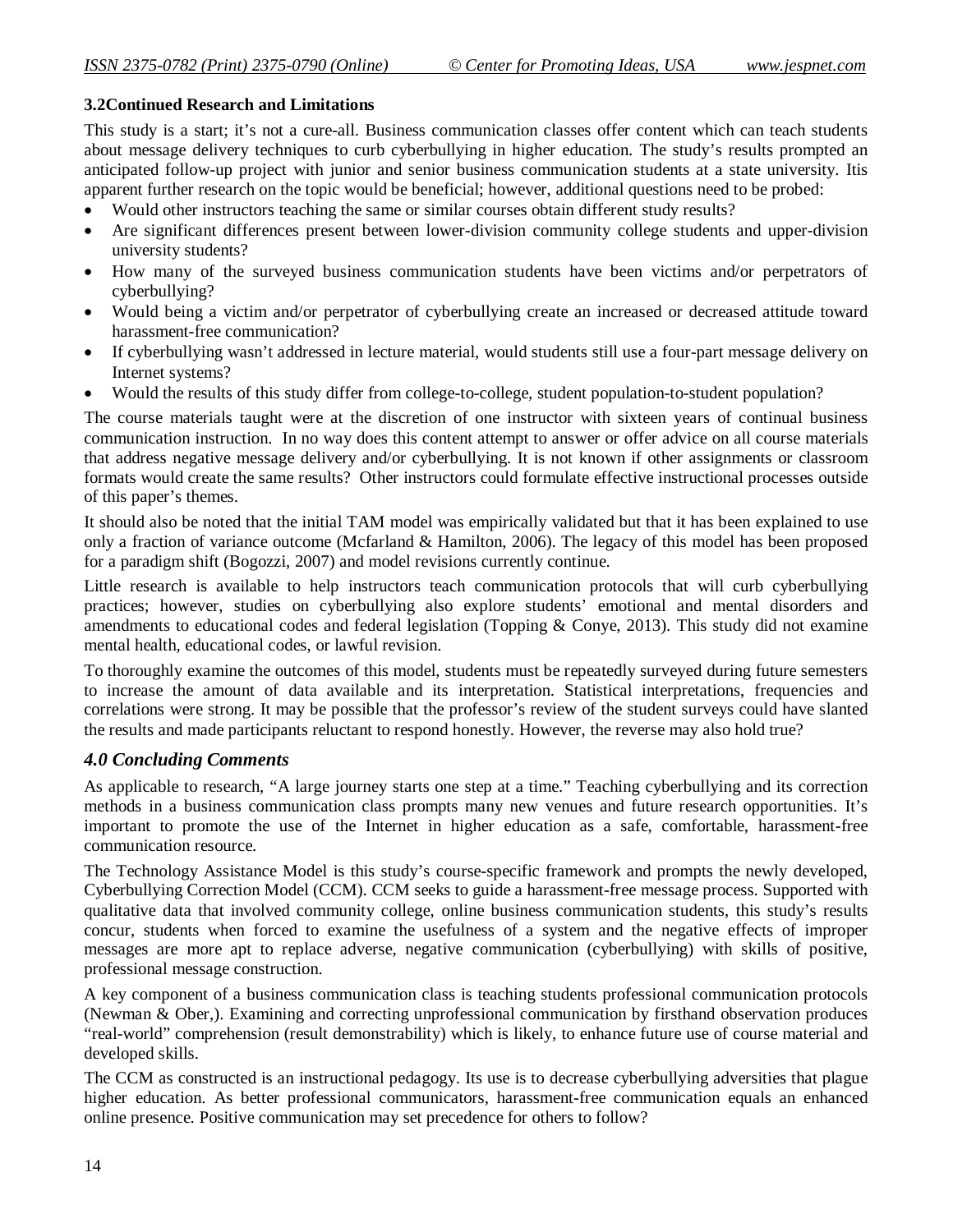



**Figure 2: Cyberbullying Correction Model (CCM)**



**Table 1: Post Assignment Survey and Mean Scores**

| <b>Question</b><br>&<br><b>Consideration</b><br>Number(s) | <b>Survey Questions</b>                                                                                              | Mean<br><b>Score</b> |
|-----------------------------------------------------------|----------------------------------------------------------------------------------------------------------------------|----------------------|
| $3.C-1$ to $3$                                            | With negative message utility, I possess the ability to construct the message<br>properly for use on online systems. | 2.2                  |
| $4.C-4$                                                   | It was easy for me to learn the importance of positive online communication.                                         | 2.2                  |
| $5.C-4$                                                   | It is important to me to communicate in a professional manner.                                                       | 1.9                  |
| 6.C-5 & C-6                                               | Learning the indirect message pattern has helped me to construct negative<br>messages without cyber-harassment.      | 23                   |
| $7.C-7$                                                   | My online presence will be positive and professional, if I construct negative<br>messages free of harassment.        | 2.1                  |

## *References*

Bandura, A. (1977). Social learning theory. Englewood Cliffs, NJ: Prentice Hall.

Bandura, A. (1993). Taylor Francis Online: Perceived Self-Efficacy in Cognitive Development and Functioning. EducationalPsychologist,*28*(2),177-148.[Online]Available:

http://www.tandfonline.com/doi/abs/10.1207/s15326985ep2802\_3 (September 1, 2015)

- Blanchard-Fields, F. (1989). Post-formal reasoning in a socio-emotional content.In M. Commons (Ed.). Adult Development: Vol 1.Comparisons and applications of developmental *models*. (pp.73-94). New York: Praeger.
- Brown, K., Cassidy, W., and Jackson, M. (2012) 'Under the radar': Educators and cyberbullying in Education. School Psychology International: Sage Journals [Online] Available:

http://spi.sagepub.com/content/27/2/157.short?rss=1&ssource=mfc (August 15, 2015)

- Bagozzi, R. P.; Davis, F. D.; Warshaw, P. R. (1992), Development and test of a theory of technological learning and usage. Human Relations 45 (7): 660–686.
- Bagoozi, R. P. (2007). The Legacy of the Technology Acceptance Model and a Proposal for a Paradigm Shift.Journal of the Association of Information Systems Vol. 8 Iss 4 Article 7 pp. 244-254.
- California Chancellor's Office Data. [Online] Available: http://californiacommunitycolleges.cccco.edu/collegeDetails.aspx?collegeID=991&txt=Victor%20Valley %20College (September 21, 2015)